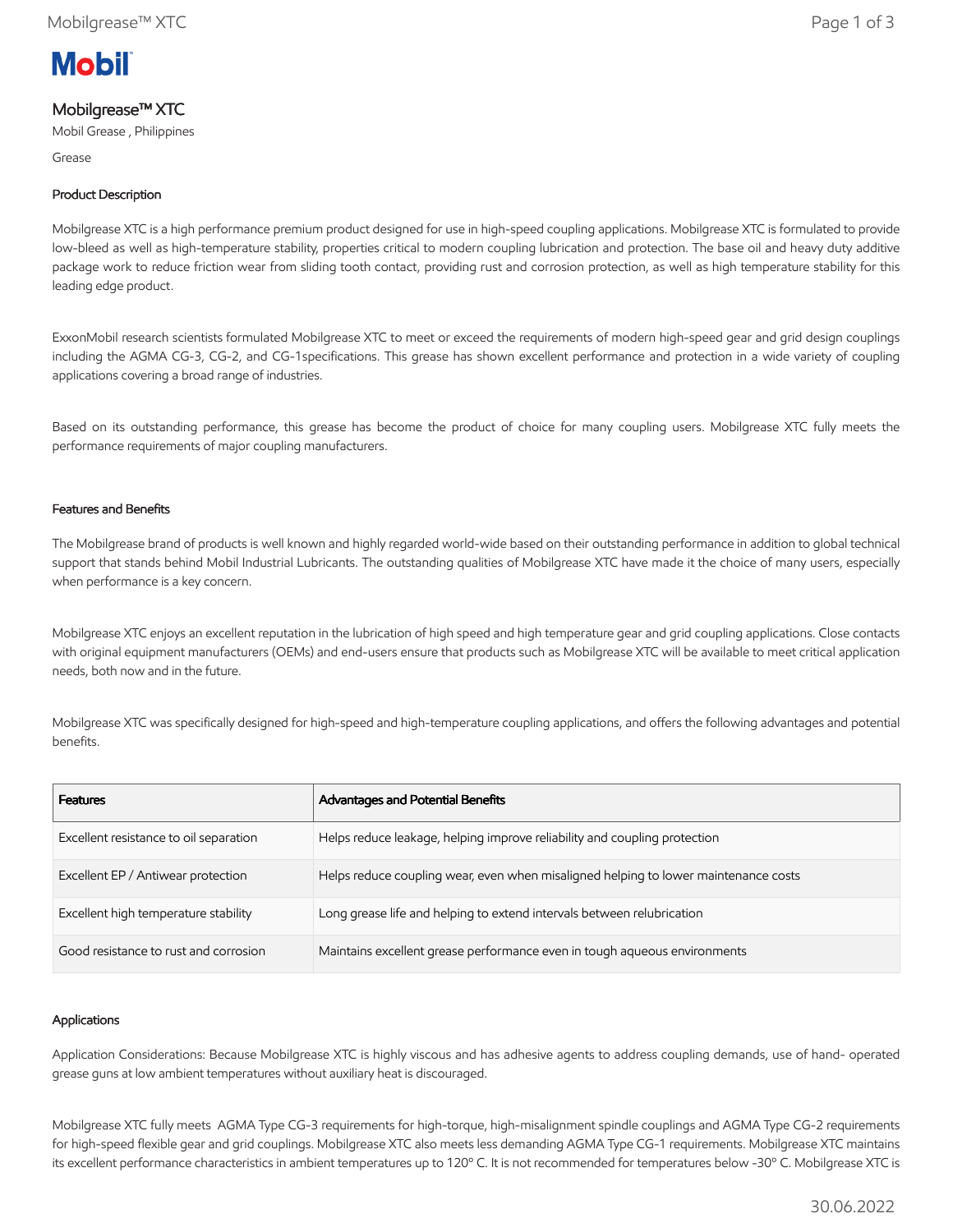## Mobilgrease™ XTC Page 2 of 3

- Grid-type flexible couplings
- Gear-type flexible couplings

## Specifications and Approvals

| This product meets or exceeds the requirements of: |  |
|----------------------------------------------------|--|
| AGMA CG-1                                          |  |
| AGMA CG-2                                          |  |
| AGMA CG-3                                          |  |

#### Properties and Specifications

| Property                                                               |                   |
|------------------------------------------------------------------------|-------------------|
| Grade                                                                  | NLGI <sub>1</sub> |
| Thickener Type                                                         | Lithium           |
| Copper Strip Corrosion, 24 h, 100 C, Rating, ASTM D4048                | 1A                |
| Timken OK Load, lb, ASTM D2509                                         | 50                |
| Corrosion Preventive Properties, Rating, ASTM D1743                    | Pass              |
| Centrifugal Oil Separation, High G Force, 24 h, 50 C, vol%, ASTM D4425 | $\mathbf{1}$      |
| Four-Ball Wear Test, Scar Diameter, mm, ASTM D2266                     | 0.43              |
| Color, Visual                                                          | Dark Brown        |
| Penetration, Change from 60X to 10,000X, %, ASTM D217                  | 20                |
| Oxidation Stability, Pressure Drop, 100 h, kPa, ASTM D942              | 41                |
| Four-Ball Extreme Pressure Test, Weld Point, kgf, ASTM D2596           | 400               |
| Dropping Point, °C, ASTM D2265                                         | 279               |
| Penetration, 60X, 0.1 mm, ASTM D217                                    | 325               |
| Viscosity @ 40 C, Base Oil, mm2/s, ASTM D445                           | 680               |

### Health and safety

Health and Safety recommendations for this product can be found on the Material Safety Data Sheet (MSDS) @ [http://www.msds.exxonmobil.com/psims](http://www.msds.exxonmobil.com/psims/psims.aspx) /psims.aspx

All trademarks used herein are trademarks or registered trademarks of Exxon Mobil Corporation or one of its subsidiaries unless indicated otherwise.

05-2022

.